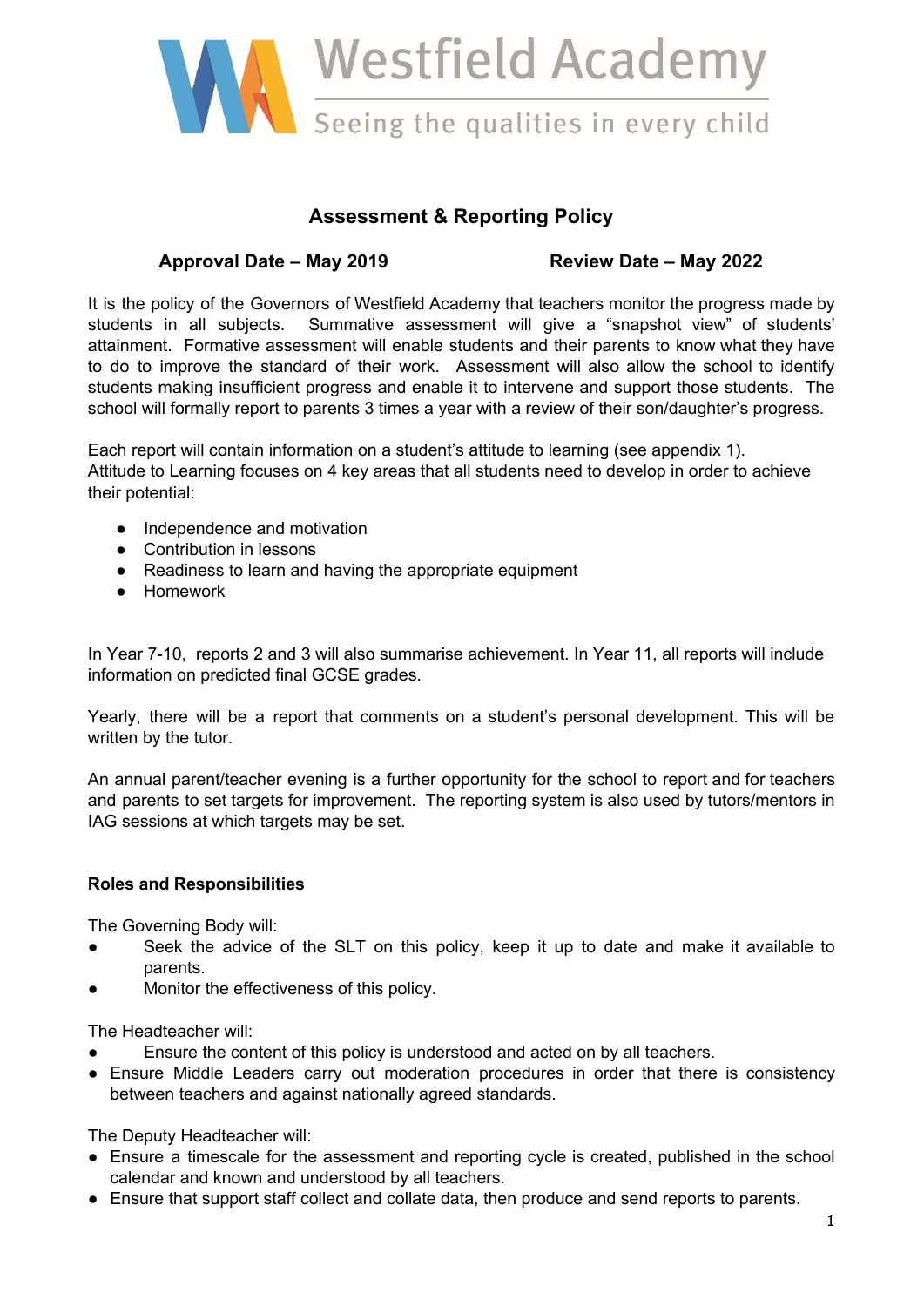- Provide a template for the content of data reports and tutor reports.
- Carry out quality assurance checking to ensure that the content of reports is accurate and meets suitable and professional standards.

Teachers will:

- Carry out agreed baseline assessment and report the results to their Middle leader / Senior Leader as appropriate.
- Carry out assessments; mark them and feedback to students the grade attained and suitable improvement comments.
- Report the results of assessments to their Middle leader / Senior Leader as appropriate.
- Use assessments when providing attainment data as part of the school-wide system for reporting progress against target in all subjects.
- As a tutor, complete a tutor report

Middle Leaders / Senior Leaders will:

- Ensure teachers carry out baseline assessments and at least 3 assessments throughout the academic year.
- Ensure teachers carry out moderation activities in order that there is standardisation across the faculty and against nationally agreed standards.
- Ensure that teachers meet school-wide deadlines for the submission of data for reports.

Senior Leadership Team:

Proof read tutor reports to ensure the content meets professional standards.

## **Principles**

- Student's progress in each subject will be compared to national data by utilising FFT 20 and 5.
- Each subject will also carry out subject-specific baseline assessment in terms 1 or 2 of Year 7. This will help inform predicted outcomes, especially in non-core subjects.
- Each subject will carry out a minimum of 3 formal assessments per year.
- Each subject will complete "Best Predicted" grades for KS4 on a half termly basis.
- Subjects will be responsible for moderation of assessments, to ensure standardisation between different teachers and against national standards.
- These formal assessments will be the basis for reports

## **Related Documents**

- Data report template.
- Tutor report template.
- Marking Policy.

### **Monitoring**

This policy is monitored by the Governors' Learning & Teaching Sub-Committee

### **Responsible**

● The Deputy Headteacher (Matthew Reid)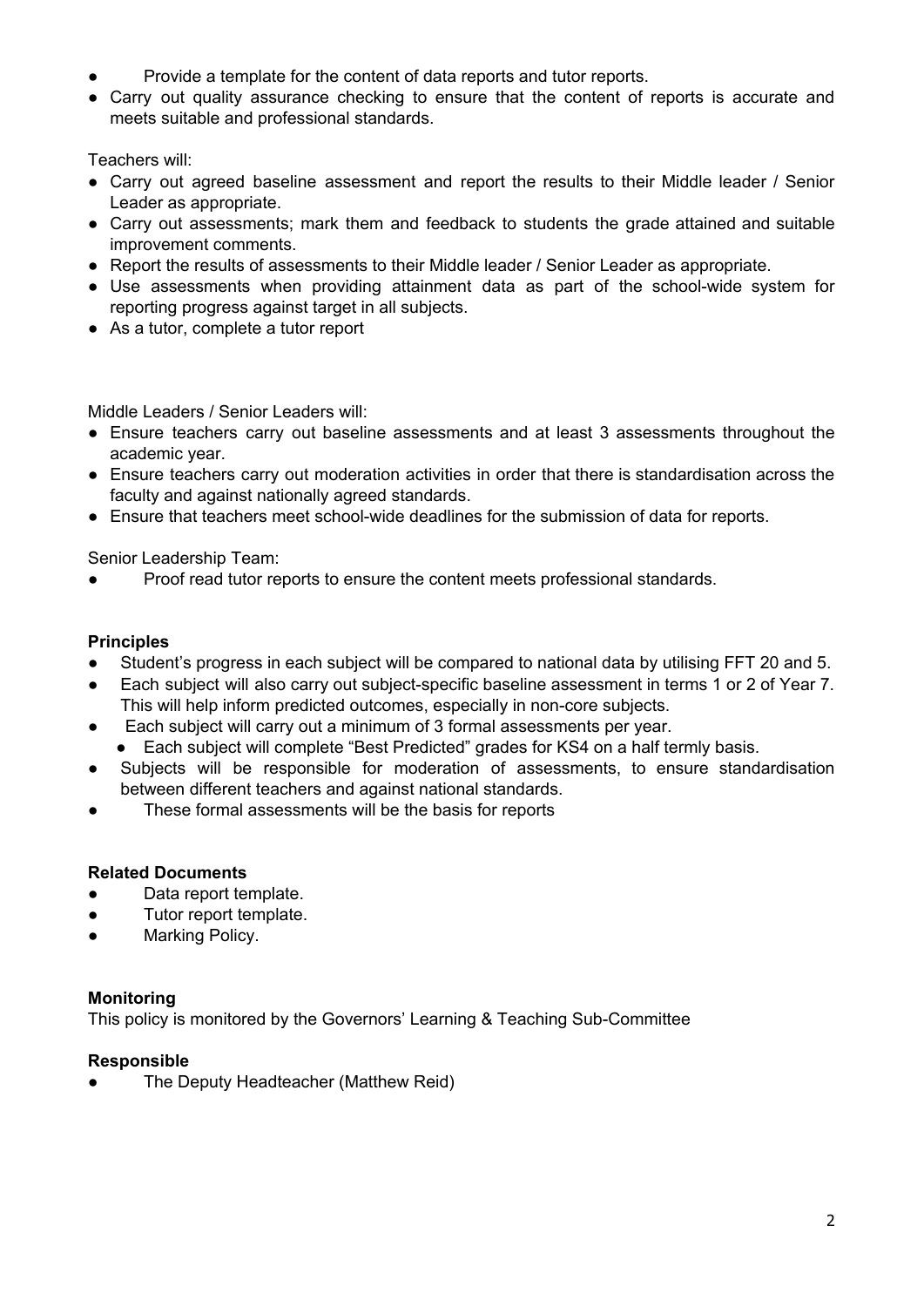#### Appendix 1 - Westfield Attitude to Learning Grades and Descriptors

## Attitude to learning descriptors (ATL)

- These statements are descriptors not criteria and should not be used as hurdles that students need to clear.
- They describe what learning could look like within a range of different levels.
- Your knowledge of the whole child is important when deciding on an Attitude to Learning Grade.
- These grades should be applied on a 'best fit' principle. Students do not need to achieve all the criteria in any level.
- Some students with specific learning difficulties may never be able to achieve some of the statements and this should be taken into account.
- These levels must link to the academic data you provide and reflect a student's progress towards their target grades